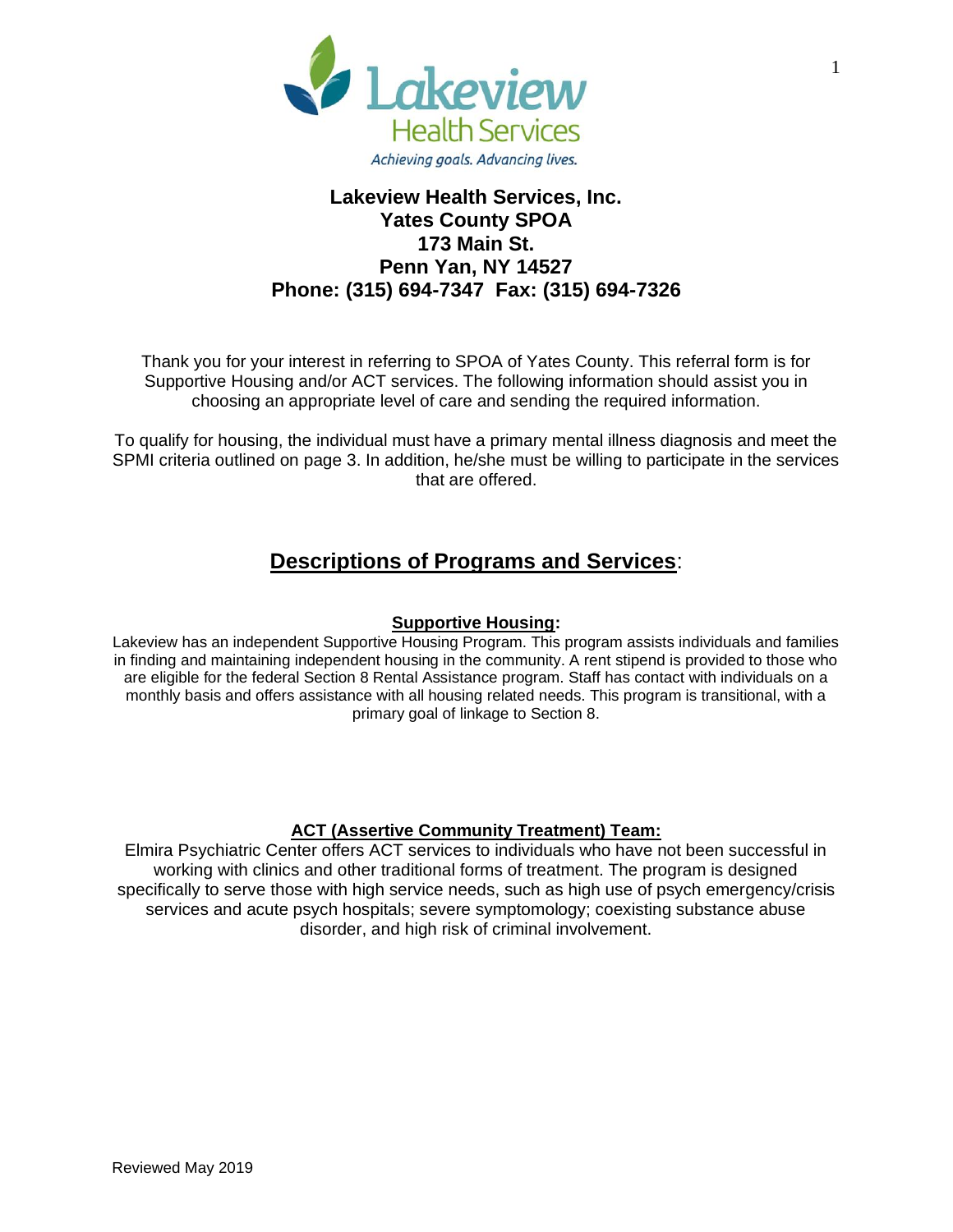# **Instructions & Checklist:**

- □ Complete and sign all designated areas. **Page 11, the client's consent to release information, is required in order to process the referral.**
- □ Attach the client's complete psychosocial history and psychiatric assessment, including DSM-V psychiatric diagnoses completed **within the past year**. Acceptable documents include initial psych evaluations and updates, clinic or hospital intake, admission, and/or discharge notes, and other history and diagnoses written by a Qualified Mental Health Professional (QMHP).
- $\Box$  Attach a current list of medications and dosages.
- **Please note: this referral is specific for services in Ontario and Seneca Counties only.** For others, please contact the SPOA/SPOE Coordinator in that county for a copy of their referral packet.

Mail completed referral packet to: **Lakeview Health Services, Inc.**

**Attention: Yates SPOA 173 Main St. Penn Yan, NY 14527 Phone: (315) 694-7444 Fax: (315) 694-7445**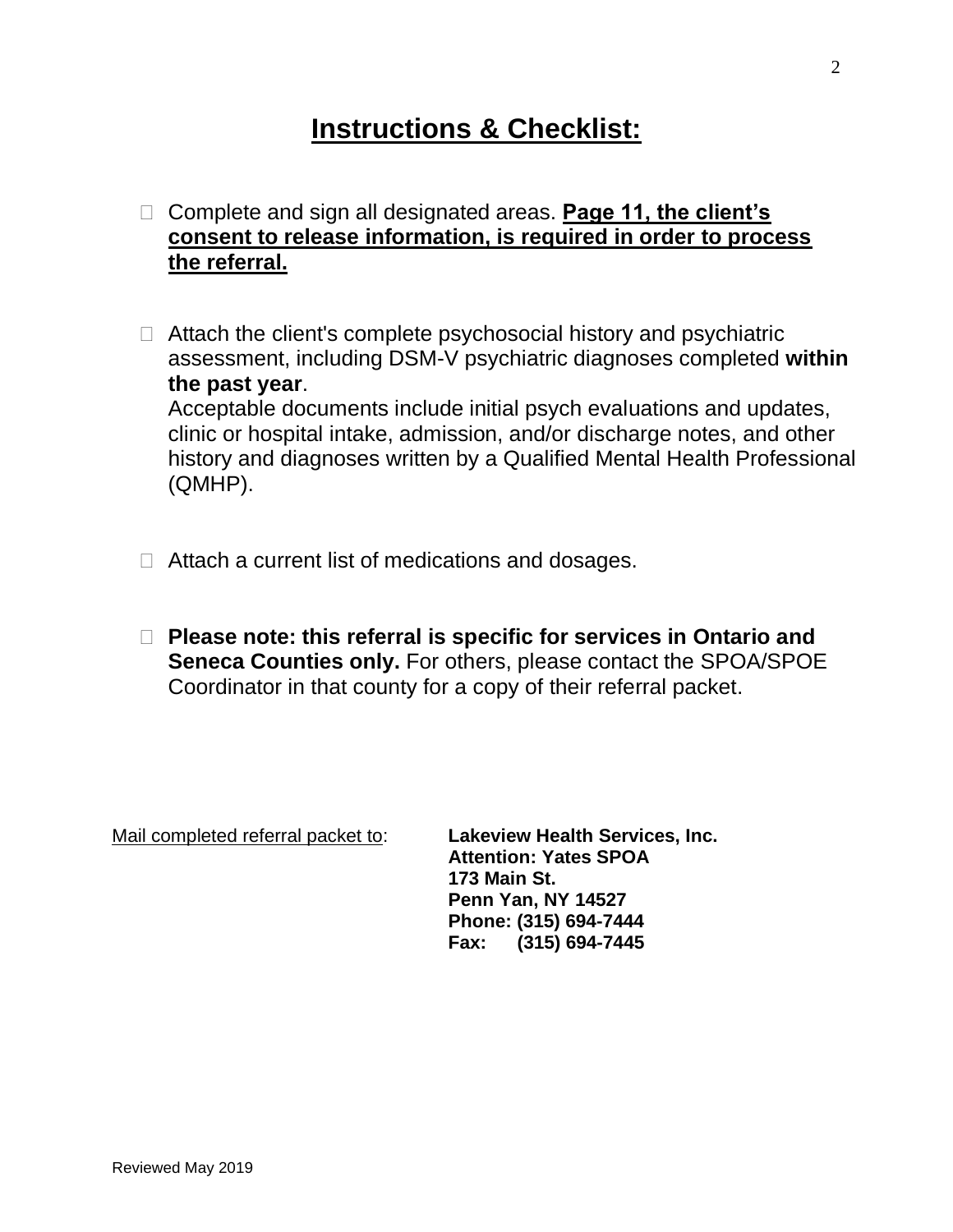#### **NEW YORK STATE OFFICE OF MENTAL HEALTH CRITERIA FOR SEVERE AND PERSISTENT MENTAL ILLNESS (SPMI) AMONG ADULTS**

To be considered an adult diagnosed with severe and persistent mental illness, **"1" below must be met, in addition to either "2, "3, or "4."** 

#### **1. Designated Mental Illness Diagnosis.**

The individual is 18 years of age or older and currently meets the criteria for a *DSM-IV psychiatric diagnosis* other than alcohol or drug disorders (291.xx, 292.xx, 303.xx), organic brain syndromes (290.xx, 293.xx, 294.xx), developmental disabilities (299.xx, 315.xx, 319.xx, or social conditions. ICD-CM categories and codes that do not have an equivalent in DSM-IV are also included mental illness diagnoses.

#### **AND**

#### **2. SSI or SSDI Enrollment due to Mental Illness**.

The individual is currently enrolled in SSI or SSDI *due to a designated mental illness*.

**OR**

### **3. Extended Impairment in Functioning due to Mental Illness**.

A. Documentation that the individual has experienced *two of the following four* functional limitations *due to a designated mental illness over the past 12 months* on a continuous or intermittent basis:

- i. **Marked difficulties in self-care** (personal hygiene; diet; clothing; avoiding injuries; securing health care or complying with medical advice).
- ii. **Marked restriction of activities of daily living** (maintaining a residence; using transportation; day-to-day money management; accessing community services).
- iii. **Marked difficulties in maintaining social functioning** (establishing and maintaining social relationships; interpersonal interactions with primary partner, children, other family members, friends, neighbors; social skills; compliance with social norms; appropriate use of leisure time).
- iv. **Frequent deficiencies of concentration, persistence or pace resulting in failure to complete tasks in a timely manner in work, home, or school settings** (ability to complete tasks commonly found in work settings or in structured activities that take place in home or school settings; individuals may exhibit limitations in these areas when they repeatedly are unable to complete simple tasks within an established time period, make frequent errors in tasks, or require assistance in the completion of tasks).

#### **OR**

#### **4. Reliance on Psychiatric Treatment, Rehabilitation, and Supports**.

A documented history shows that the individual at some prior time met the threshold for 3 (above), but the symptoms and/or functioning problems are currently attenuated by medication or psychiatric rehabilitation and supports. Medication refers to psychotropic medications which may control certain primary manifestations of mental disorder, e.g., hallucinations, but may or may not affect functional limitations imposed by the mental disorder. Psychiatric rehabilitation and supports refer to highly structured and supportive settings (e.g., Congregate or Apartment Treatment Programs) which may greatly reduce the demands placed on the individual and thereby, minimize overt symptoms and signs of the underlying mental disorder.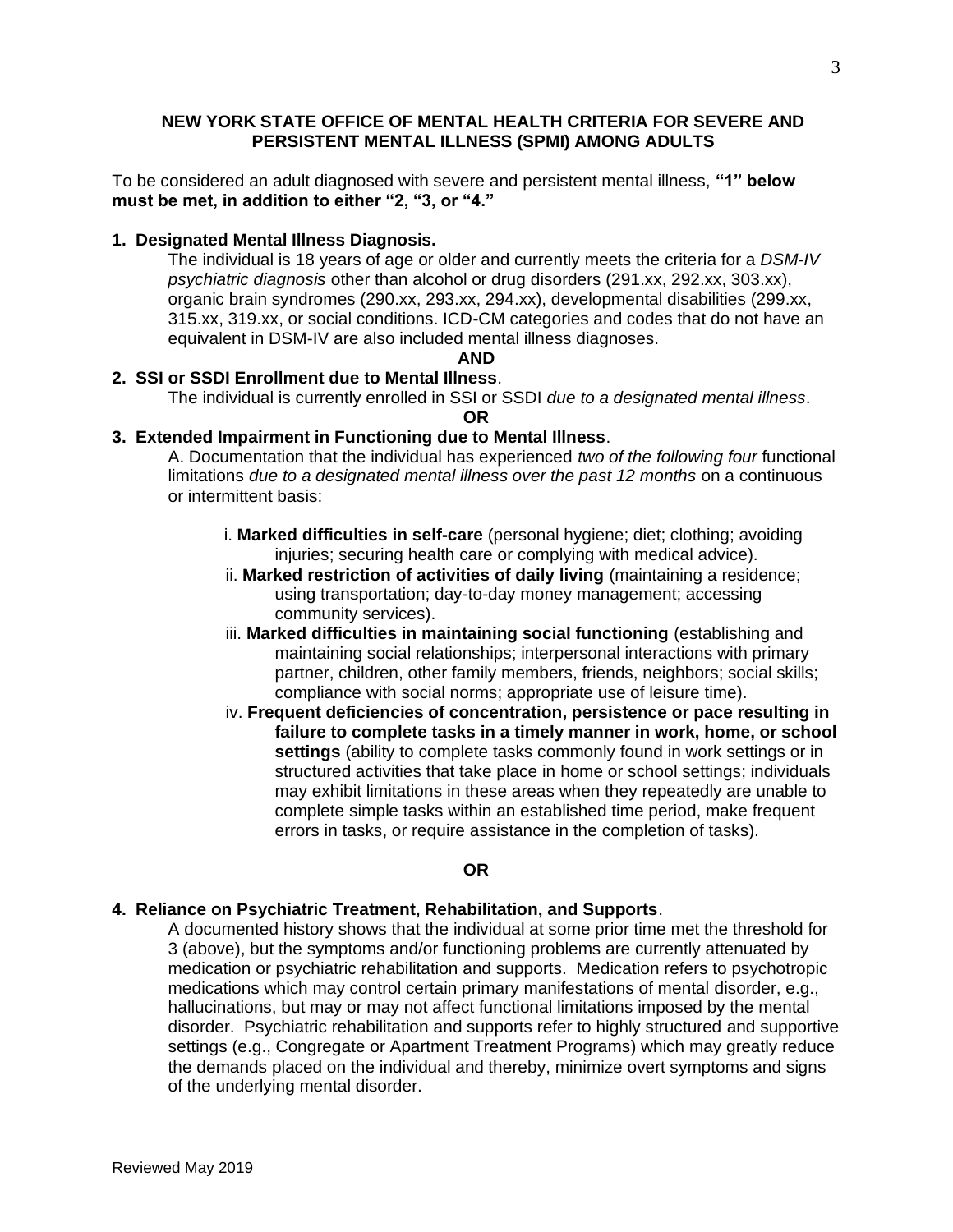# **Adult SPOA Referral Packet Yates County**

|                                                                                                                         | SPOA Received Date____________                                  |                                                  |  |  |  |
|-------------------------------------------------------------------------------------------------------------------------|-----------------------------------------------------------------|--------------------------------------------------|--|--|--|
| <b>Programs Requested</b> (check all applicable; see p. 1 for descriptions)                                             |                                                                 |                                                  |  |  |  |
| ___ Supportive Housing                                                                                                  | __ Finger Lakes/Mid Lakes ACT Program                           |                                                  |  |  |  |
|                                                                                                                         |                                                                 |                                                  |  |  |  |
|                                                                                                                         |                                                                 |                                                  |  |  |  |
|                                                                                                                         |                                                                 |                                                  |  |  |  |
| Telephone Number: ______________________________Medicaid # (If applicable): _______________________                     |                                                                 |                                                  |  |  |  |
|                                                                                                                         |                                                                 |                                                  |  |  |  |
|                                                                                                                         |                                                                 |                                                  |  |  |  |
| Referral Agency : __________________________Address: ____________________________                                       |                                                                 |                                                  |  |  |  |
| Telephone Number: _______________________Contact Person: _______________________                                        |                                                                 |                                                  |  |  |  |
| Person to Notify in Case of Emergency:                                                                                  | <b>Primary Care Physician:</b>                                  |                                                  |  |  |  |
|                                                                                                                         |                                                                 |                                                  |  |  |  |
|                                                                                                                         |                                                                 |                                                  |  |  |  |
|                                                                                                                         |                                                                 |                                                  |  |  |  |
| <b>Reasons for referral: Housing and Care Management needs:</b>                                                         |                                                                 |                                                  |  |  |  |
|                                                                                                                         |                                                                 |                                                  |  |  |  |
|                                                                                                                         |                                                                 |                                                  |  |  |  |
|                                                                                                                         |                                                                 |                                                  |  |  |  |
|                                                                                                                         |                                                                 |                                                  |  |  |  |
| What is the client's level of acceptance of the need for this referral?<br>[] Accepts [] Interested in pursuing further | [] Resistive [] Does not accept                                 |                                                  |  |  |  |
|                                                                                                                         |                                                                 |                                                  |  |  |  |
| <b>Living Situation at time of referral:</b>                                                                            |                                                                 |                                                  |  |  |  |
| [] Lives alone<br>[ ] Lives with parents                                                                                | [] Lives with other relatives                                   | [] Psychiatric Center                            |  |  |  |
| [] Homeless (street) [] Lives with spouse<br>[] Homeless (shelter) [] Supervised living                                 | [] Assisted/supported living<br>[] Nursing home/medical setting | [] Correctional Facility<br>[] Other ___________ |  |  |  |
|                                                                                                                         |                                                                 |                                                  |  |  |  |
| Any adult history of homelessness? [ ] Yes [ ] No                                                                       |                                                                 |                                                  |  |  |  |
| Does the client need 24-hour supervision? [ ] Yes [ ] No If yes, why?_______________________________                    |                                                                 |                                                  |  |  |  |
| Previous Residential History_                                                                                           |                                                                 |                                                  |  |  |  |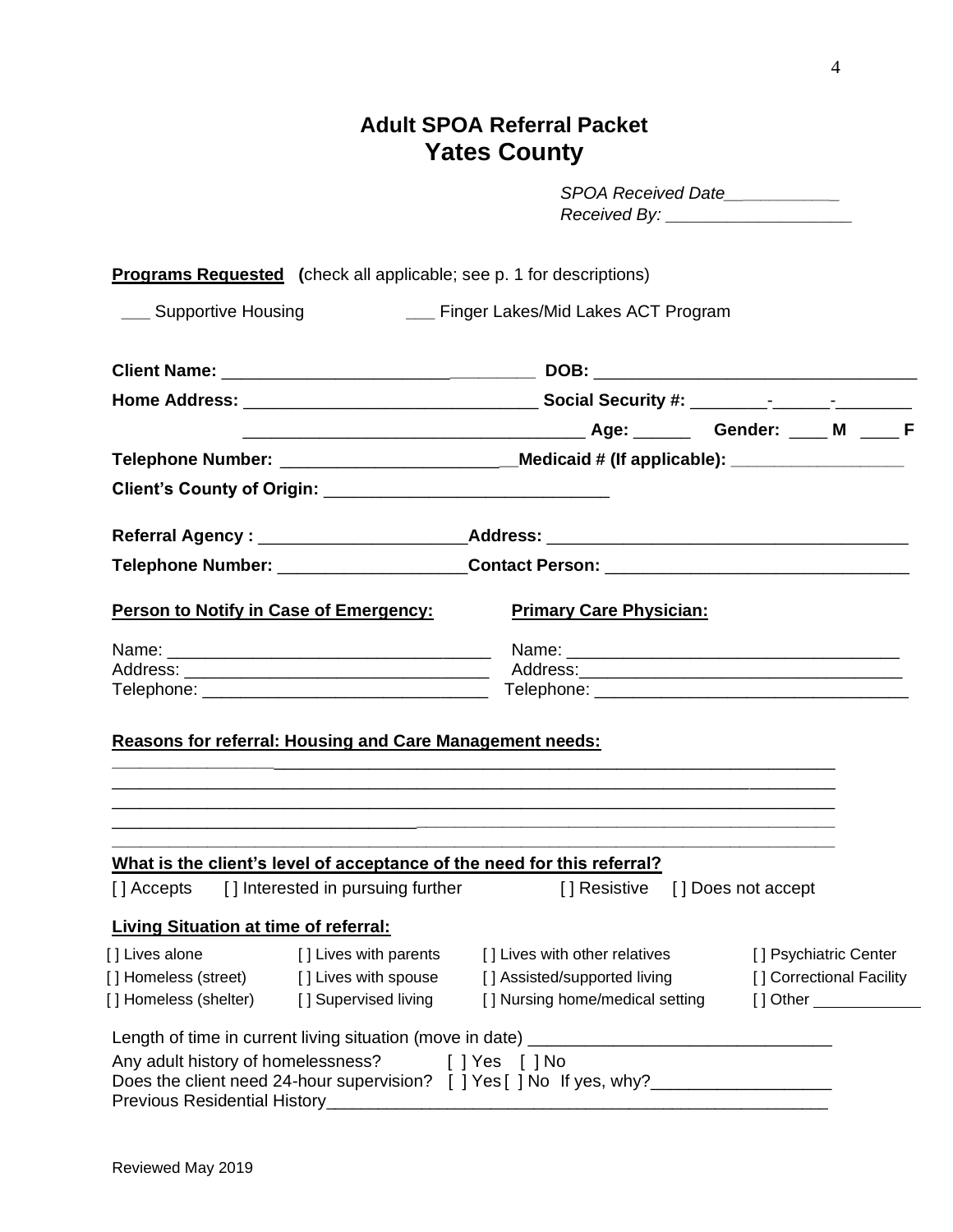| <b>Current Marital Status:</b><br>[] Never Married<br>[] Living with significant other/domestic partner | [] Married                                | [] Separated                      |                                             | [] Divorced                                     | [] Widowed                        |
|---------------------------------------------------------------------------------------------------------|-------------------------------------------|-----------------------------------|---------------------------------------------|-------------------------------------------------|-----------------------------------|
| <b>Custody Status of Children:</b> (check all that apply)                                               |                                           |                                   |                                             |                                                 |                                   |
| [] No children                                                                                          | [] Have children all > 18 yrs<br>old      |                                   |                                             | [] Minor children currently in client's custody |                                   |
| [] Minor children not in client's custody but have<br>access                                            |                                           |                                   | access                                      | [] Minor children not in client's custody - no  |                                   |
| <b>Ethnicity:</b>                                                                                       |                                           |                                   |                                             |                                                 |                                   |
| [] White (non-Hispanic)<br>[] Asian-Asian American                                                      | [] Latino/Hispanic<br>[] Pacific Islander | (specify):                        | [] Black (non-Hispanic)<br>[] Other or dual |                                                 | [] Native American                |
| <b>Current Educational Level:</b>                                                                       |                                           |                                   |                                             |                                                 |                                   |
| [] Some grade school 1-8 <sup>th</sup><br>grade                                                         | diploma                                   | [] Some HS $9-12th$ grade, but no |                                             | $[]$ GED                                        | [] HS Grad                        |
| [] Some college, but no<br>degree                                                                       | [] College Degree                         |                                   |                                             | [ ] Masters<br>Degree                           | [] Not graded                     |
| [] Vocational, business<br>training                                                                     |                                           | [] No formal education            |                                             | [] Other: ____________________                  |                                   |
| <b>Current Employment Status:</b>                                                                       |                                           |                                   |                                             |                                                 |                                   |
| [] Employed fulltime                                                                                    | [] Employed part-<br>time                 | [] Not employed                   |                                             | [] Training<br>program                          | $[ ]$ Other: $\_\_\_\_\_\_\_\_\_$ |
| <b>Current Criminal Justice Status:</b>                                                                 |                                           |                                   |                                             |                                                 |                                   |
| [] None                                                                                                 |                                           | [] Currently incarcerated         |                                             |                                                 |                                   |
| [] CPL 330.20                                                                                           | [] Parole                                 |                                   |                                             | [] Probation                                    |                                   |
| [] Released from jail/prison in the last 30 days                                                        |                                           |                                   |                                             |                                                 |                                   |
| Name of Probation or Parole Officer:                                                                    |                                           |                                   | Phone:                                      |                                                 |                                   |
| <b>Current or Last Services</b> (check all that apply):                                                 |                                           |                                   |                                             |                                                 |                                   |
| [] No prior service                                                                                     |                                           | [] MH residential                 |                                             | [] Case Management                              | [] Prison, Jail, or               |
| [] State Psychiatric Center<br>(Inpt)                                                                   |                                           | [ ] MH outpatient                 |                                             | [] General hospital                             | Court<br>(nonresidential)         |
| [] Emergency MH                                                                                         |                                           | [] Local MH practitioner          |                                             | [] CSP MH program                               |                                   |
| If no current services, specify date of last services:                                                  |                                           |                                   |                                             |                                                 |                                   |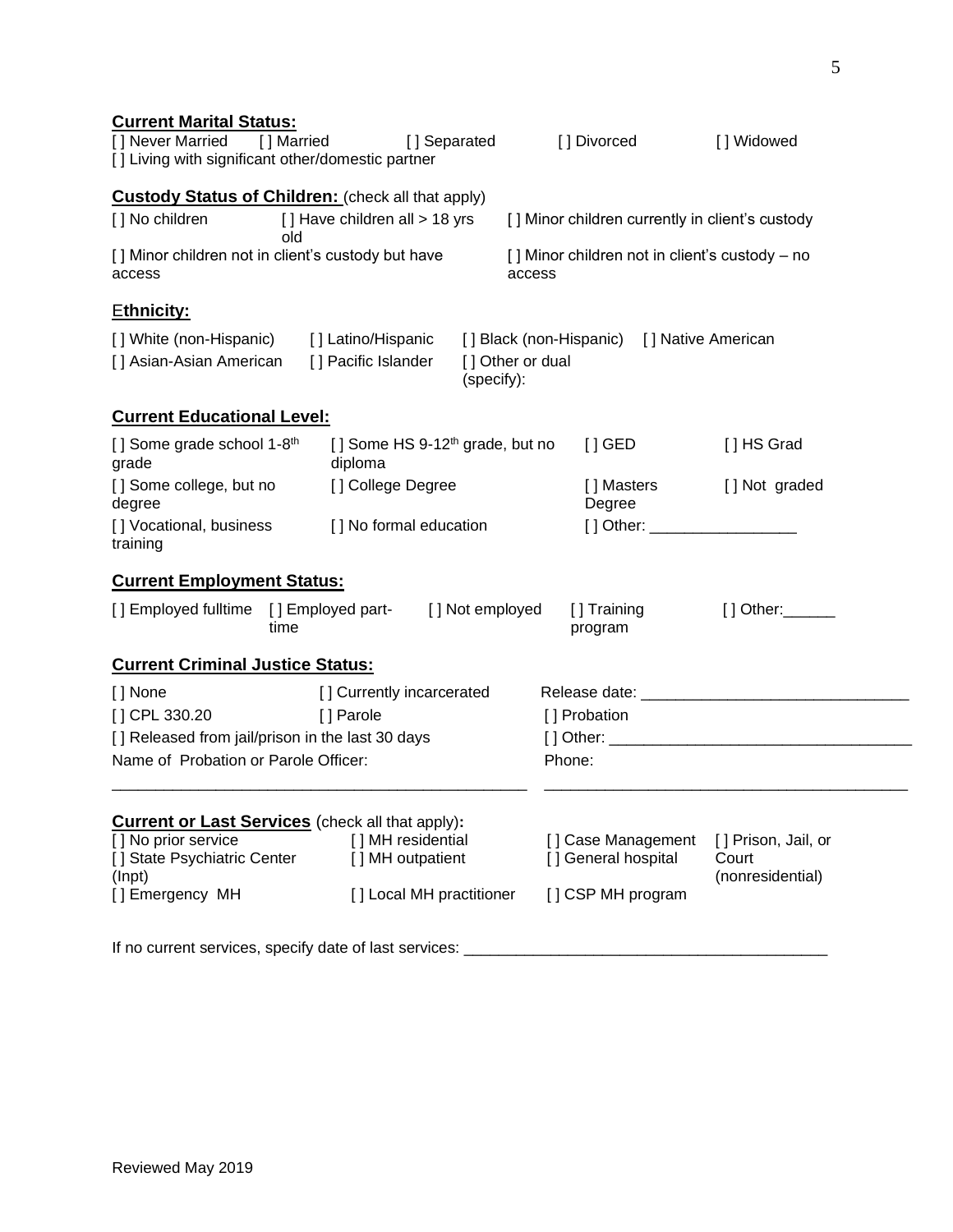|                                  | <b>Current Planned</b> |                                    | <b>Current Planned</b> |
|----------------------------------|------------------------|------------------------------------|------------------------|
| Health                           |                        | Psychiatrist/Clinic                |                        |
| Education                        |                        | Alcohol/Drug Treatment             |                        |
| Day Treatment Program            |                        | AA/NA                              |                        |
| Psychiatric Day Program          |                        | Case Management                    |                        |
| <b>Vocational Services</b>       |                        | <b>Intensive Case</b>              |                        |
|                                  |                        | Management                         |                        |
| <b>Community Residence</b>       |                        | <b>Family Support Services</b>     |                        |
| <b>Halfway House</b>             |                        | Children's ICM                     |                        |
| <b>Adult Care Facility</b>       |                        | <b>Respite Services</b>            |                        |
| <b>Child Preventative</b>        |                        | <b>Child Residential Treatment</b> |                        |
| <b>Services</b>                  |                        |                                    |                        |
| <b>Adult Protective Services</b> |                        | <b>Psychosocial Club</b>           |                        |
| <b>Representative Payee</b>      |                        | <b>Transition Management</b>       |                        |

### **Outpatient Services Current or Planned: (CHECK ALL THAT APPLY)**

#### **Currently receives Care Management**: [ ] Yes [ ] No

**Receives ACT**: [ ] Yes [ ] No

**Current AOT:** [ ] Yes [ ] No If yes, please attach copy of AOT orders.

### **Mental health service utilization in past 12 months:**

| # Of Psych. ED Visits                                             |           |
|-------------------------------------------------------------------|-----------|
| # Of Inpatient Psych. Admissions                                  | # of days |
| Admission to Outpatient clinical services (counseling/psychiatry) |           |

Facilities & dates of previous psychiatric treatment and/or hospitalizations:

#### Use/engagement with mental health services:

| Does the client understand and accept the need for prescribed medications? [] Yes [] No |  |  |
|-----------------------------------------------------------------------------------------|--|--|
|                                                                                         |  |  |

\_\_\_\_\_\_\_\_\_\_\_\_\_\_\_\_\_\_\_\_\_\_\_\_\_\_\_\_\_\_\_\_\_\_\_\_\_\_\_\_\_\_\_\_\_\_\_\_\_\_\_\_\_\_\_\_\_\_\_\_\_\_\_\_\_\_\_\_\_\_\_\_\_\_\_\_\_\_\_\_\_\_\_\_ \_\_\_\_\_\_\_\_\_\_\_\_\_\_\_\_\_\_\_\_\_\_\_\_\_\_\_\_\_\_\_\_\_\_\_\_\_\_\_\_\_\_\_\_\_\_\_\_\_\_\_\_\_\_\_\_\_\_\_\_\_\_\_\_\_\_\_\_\_\_\_\_\_\_\_\_ \_\_\_\_\_\_\_\_\_\_\_\_\_\_\_\_\_\_\_\_\_\_\_\_\_\_\_\_\_\_\_\_\_\_\_\_\_\_\_\_\_\_\_\_\_\_\_\_\_\_\_\_\_\_\_\_\_\_\_\_\_\_\_\_\_\_\_\_\_\_\_\_\_\_\_\_

| Rate client compliance with medication regime:              |                   |        |                     |               |  |  |  |  |
|-------------------------------------------------------------|-------------------|--------|---------------------|---------------|--|--|--|--|
| [] Independent                                              | [] With Prompting |        | [] Needs Assistance | [ ] Resistive |  |  |  |  |
| Rate client follow through with Mental Health Appointments: |                   |        |                     |               |  |  |  |  |
|                                                             |                   |        |                     |               |  |  |  |  |
| [] Independent                                              | [] With Prompting |        | [] Needs Assistance | [ ] Resistive |  |  |  |  |
| Cognitive impairment?<br>Explain:                           | I 1 Yes           | [ ] No |                     |               |  |  |  |  |
|                                                             |                   |        |                     |               |  |  |  |  |
|                                                             |                   |        |                     |               |  |  |  |  |

\_\_\_\_\_\_\_\_\_\_\_\_\_\_\_\_\_\_\_\_\_\_\_\_\_\_\_\_\_\_\_\_\_\_\_\_\_\_\_\_\_\_\_\_\_\_\_\_\_\_\_\_\_\_\_\_\_\_\_\_\_\_\_\_\_\_\_\_\_\_\_\_\_\_\_\_ \_\_\_\_\_\_\_\_\_\_\_\_\_\_\_\_\_\_\_\_\_\_\_\_\_\_\_\_\_\_\_\_\_\_\_\_\_\_\_\_\_\_\_\_\_\_\_\_\_\_\_\_\_\_\_\_\_\_\_\_\_\_\_\_\_\_\_\_\_\_\_\_\_\_\_\_

Behavior/circumstances precipitating most recent hospitalization:

Signs/symptoms of decompensation (please be specific):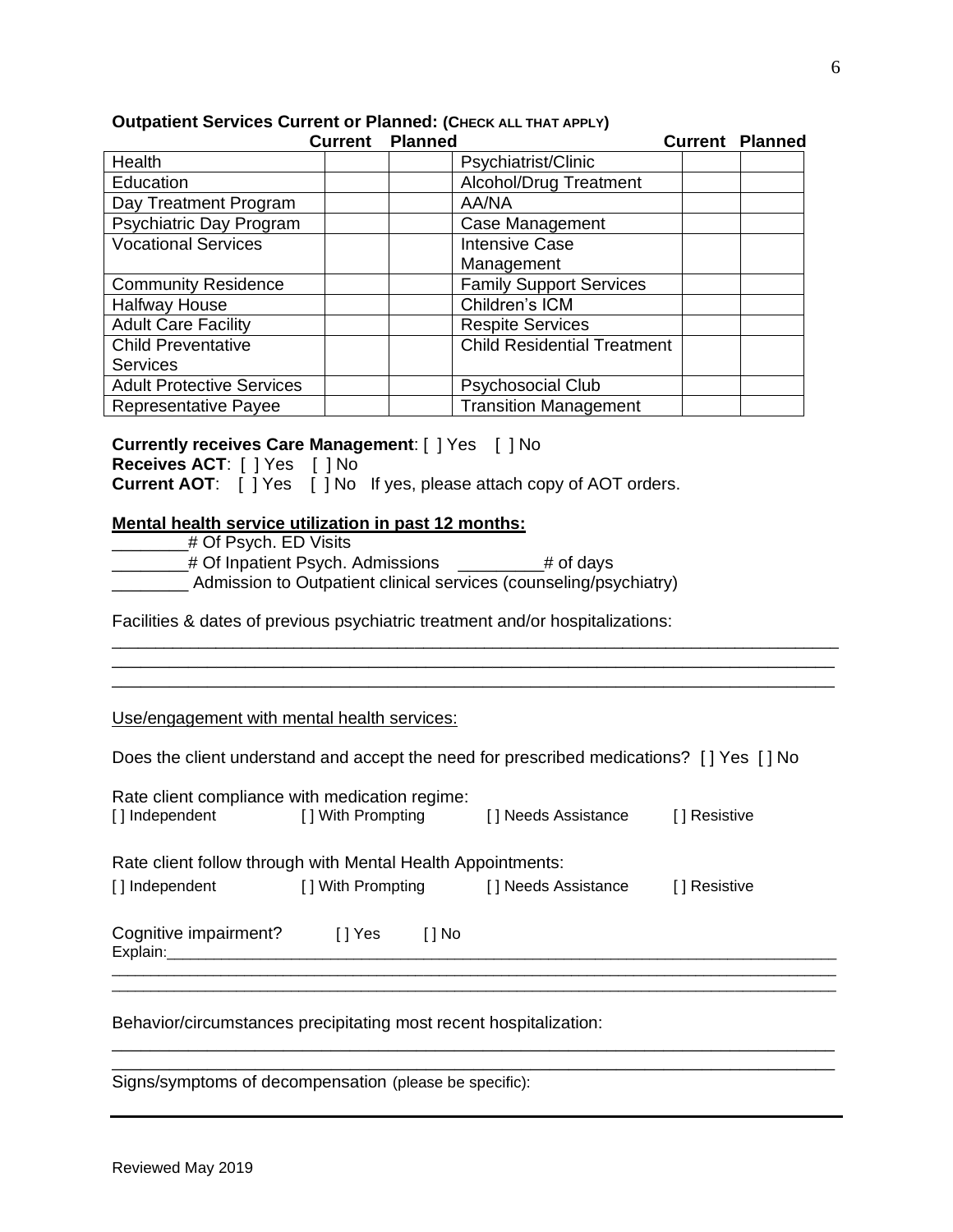## **Does the client have a history of any of the following?**

|                                                 |         |            | $\overline{11}$ $\overline{100}$ , Datos |
|-------------------------------------------------|---------|------------|------------------------------------------|
| Fire setting                                    | [ ] Yes | $[$ $]$ No |                                          |
| Sexual offense                                  | [ ] Yes | $[$ $]$ No |                                          |
| Violent acts causing injury or using<br>weapons | [ ] Yes | $[ ]$ No   |                                          |
| Aggressive /assaultive behavior                 | [ ] Yes | $[$ $]$ No |                                          |
| Suicidal ideation                               | [] Yes  | $[ ]$ No   |                                          |
| Suicide attempts/gestures                       | [ ] Yes | $[$ $]$ No |                                          |
| Destruction of property                         | [ ] Yes | $[$ $]$ No |                                          |
| Victim of physical abuse                        | [ ] Yes | $[ ]$ No   |                                          |
| Victim of sexual abuse                          | I Yes   | [ ] No     |                                          |
|                                                 |         |            |                                          |

If you answered yes to any of the above, please describe the circumstances and method:

**\_\_\_\_\_\_\_\_\_\_\_\_\_\_\_\_\_\_\_\_\_\_\_\_\_\_\_\_\_\_\_\_\_\_\_\_\_\_\_\_\_\_\_\_\_\_\_\_\_\_\_\_\_\_\_\_\_\_\_\_\_\_\_\_\_\_\_\_\_\_\_\_\_\_\_\_ \_\_\_\_\_\_\_\_\_\_\_\_\_\_\_\_\_\_\_\_\_\_\_\_\_\_\_\_\_\_\_\_\_\_\_\_\_\_\_\_\_\_\_\_\_\_\_\_\_\_\_\_\_\_\_\_\_\_\_\_\_\_\_\_\_\_\_\_\_\_\_\_\_\_\_\_ \_\_\_\_\_\_\_\_\_\_\_\_\_\_\_\_\_\_\_\_\_\_\_\_\_\_\_\_\_\_\_\_\_\_\_\_\_\_\_\_**\_\_\_\_\_\_\_\_\_\_\_\_\_\_\_\_\_\_\_\_\_\_\_\_\_\_\_\_\_\_\_\_\_\_\_\_ \_\_\_\_\_\_\_\_\_\_\_\_\_\_\_\_\_\_\_\_\_\_\_\_\_\_\_\_\_\_\_\_\_\_\_\_\_\_\_\_\_\_\_\_\_\_\_\_\_\_\_\_\_\_\_\_\_\_\_\_\_\_\_\_\_\_\_\_\_\_\_\_\_\_\_\_

| Are there any guns or weapons in the client's home? | []Yes []No |  |
|-----------------------------------------------------|------------|--|
|                                                     |            |  |

| <b>Medical Health:</b> (Check all that apply) |                                 |                                                                  |                                |
|-----------------------------------------------|---------------------------------|------------------------------------------------------------------|--------------------------------|
| [ ] None                                      | [] Respiratory disease          | [] Cardiovascular disease                                        | [] Diabetes /metabolic         |
| [] BMI over 25                                | [] HIV/AIDS                     | [] Incontinent                                                   | [] Impaired ability to<br>walk |
| [] Hearing impairment                         | [] Impaired vision<br>equipment | [] Special medical                                               | [] Other Medical               |
|                                               |                                 | Number of medical emergency room visits over the past 12 months: |                                |
| Explanation of medical/emergency issues:      |                                 |                                                                  |                                |

\_\_\_\_\_\_\_\_\_\_\_\_\_\_\_\_\_\_\_\_\_\_\_\_\_\_\_\_\_\_\_\_\_\_\_\_\_\_\_\_\_\_\_\_\_\_\_\_\_\_\_\_\_\_\_\_\_\_\_\_\_\_\_\_\_\_\_\_\_\_\_\_\_\_\_\_ \_\_\_\_\_\_\_\_\_\_\_\_\_\_\_\_\_\_\_\_\_\_\_\_\_\_\_\_\_\_\_\_\_\_\_\_\_\_\_\_\_\_\_\_\_\_\_\_\_\_\_\_\_\_\_\_\_\_\_\_\_\_\_\_\_\_\_\_\_\_\_\_\_\_\_\_

Known Allergies:

| $\overline{ }$ , worgioo. |  |
|---------------------------|--|
| Medications:              |  |
| Food:                     |  |
| Other:                    |  |

Are there any specific Emergency Procedures/Protocols to be used by residential staff? What are they?

\_\_\_\_\_\_\_\_\_\_\_\_\_\_\_\_\_\_\_\_\_\_\_\_\_\_\_\_\_\_\_\_\_\_\_\_\_\_\_\_\_\_\_\_\_\_\_\_\_\_\_\_\_\_\_\_\_\_\_\_\_\_\_\_\_\_\_\_\_\_ \_\_\_\_\_\_\_\_\_\_\_\_\_\_\_\_\_\_\_\_\_\_\_\_\_\_\_\_\_\_\_\_\_\_\_\_\_\_\_\_\_\_\_\_\_\_\_\_\_\_\_\_\_\_\_\_\_\_\_\_\_\_\_\_\_\_\_\_\_\_ \_\_\_\_\_\_\_\_\_\_\_\_\_\_\_\_\_\_\_\_\_\_\_\_\_\_\_\_\_\_\_\_\_\_\_\_\_\_\_\_\_\_\_\_\_\_\_\_\_\_\_\_\_\_\_\_\_\_\_\_\_\_\_\_\_\_\_\_\_\_ \_\_\_\_\_\_\_\_\_\_\_\_\_\_\_\_\_\_\_\_\_\_\_\_\_\_\_\_\_\_\_\_\_\_\_\_\_\_\_\_\_\_\_\_\_\_\_\_\_\_\_\_\_\_\_\_\_\_\_\_\_\_\_\_\_\_\_\_\_\_ \_\_\_\_\_\_\_\_\_\_\_\_\_\_\_\_\_\_\_\_\_\_\_\_\_\_\_\_\_\_\_\_\_\_\_\_\_\_\_\_\_\_\_\_\_\_\_\_\_\_\_\_\_\_\_\_\_\_\_\_\_\_\_\_\_\_\_\_\_\_ \_\_\_\_\_\_\_\_\_\_\_\_\_\_\_\_\_\_\_\_\_\_\_\_\_\_\_\_\_\_\_\_\_\_\_\_\_\_\_\_\_\_\_\_\_\_\_\_\_\_\_\_\_\_\_\_\_\_\_\_\_\_\_\_\_\_\_\_\_\_

If Yes, Dates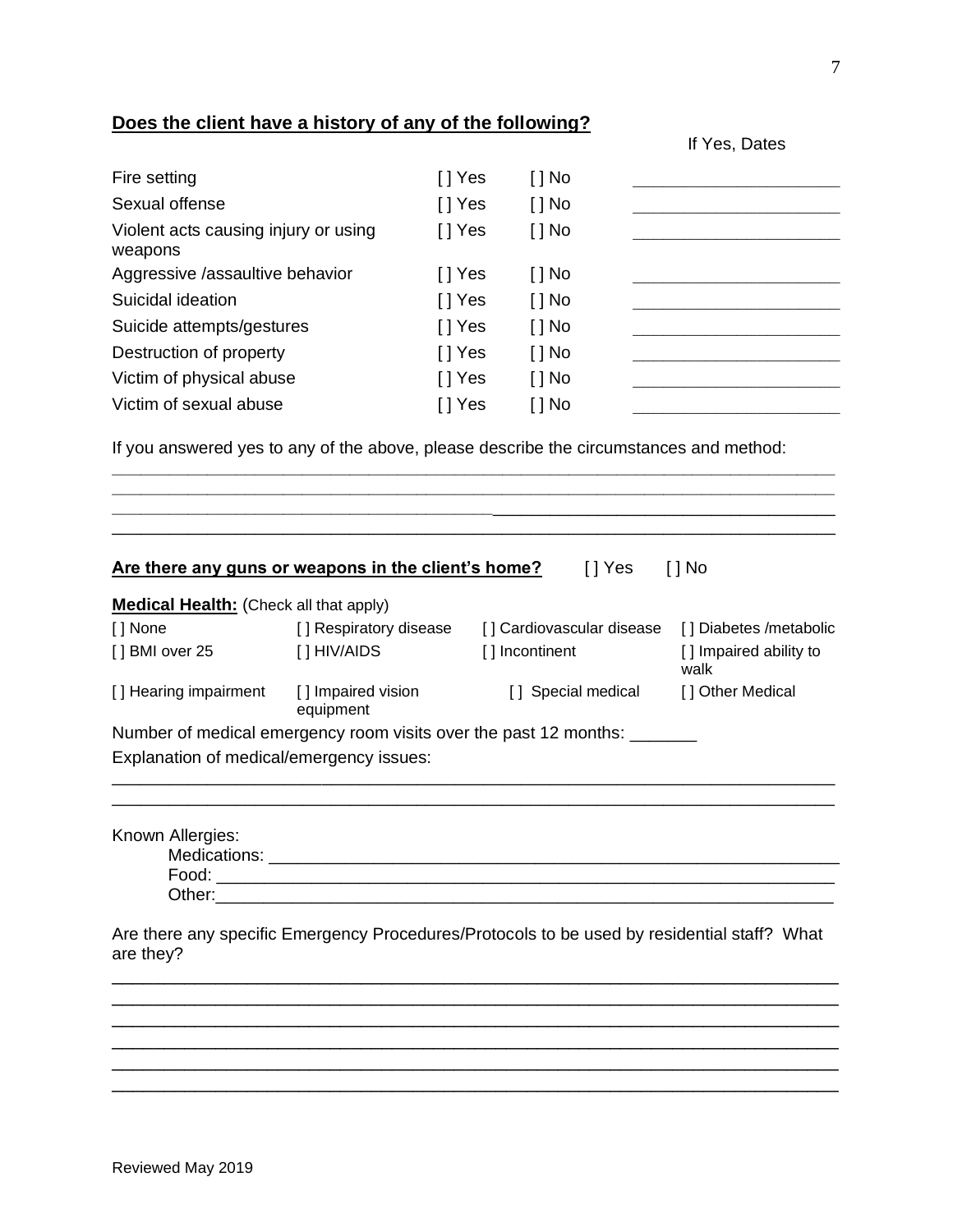## **Substance Use History:**

| Does the client have a history of drug/alcohol abuse/dependency? [] Yes [] No                                                                                                                                                  |                                                                                  |  |  |
|--------------------------------------------------------------------------------------------------------------------------------------------------------------------------------------------------------------------------------|----------------------------------------------------------------------------------|--|--|
|                                                                                                                                                                                                                                | If yes, at what age did use begin? ____________ Date of last use: ______________ |  |  |
| Drugs of Choice: (check all that apply)                                                                                                                                                                                        |                                                                                  |  |  |
| [] None [] Cocaine [] Methamphetamines [] Prescription drugs [] Any IV drug use [] Crack [] PCP [] Inhalant: Sniffing gl [] Alcohol [] Heroin/Opiates [] Sedative/hypno [] Cannabis [] Hallucinogens [] Benzodiazepines [] Oth |                                                                                  |  |  |
| <b>Frequency of Drug Use:</b>                                                                                                                                                                                                  |                                                                                  |  |  |
| [] none in past mont [] 1-3 times in past month [] 1-2 times/week [] 3-6 times/week [] daily                                                                                                                                   |                                                                                  |  |  |
| Longest period of Sobriety:                                                                                                                                                                                                    |                                                                                  |  |  |
| Does the client smoke cigarettes? [ ] Yes [ ] No                                                                                                                                                                               |                                                                                  |  |  |
| Chemical Dependency Treatment: [ ] Yes                                                                                                                                                                                         | $[$ $]$ No                                                                       |  |  |
| If yes: Services within the past 12 months? [ ] Yes [ ] No                                                                                                                                                                     |                                                                                  |  |  |
|                                                                                                                                                                                                                                |                                                                                  |  |  |
| If client is currently in a chemical dependency treatment Program, anticipated discharge date?                                                                                                                                 |                                                                                  |  |  |
| Previous chemical dependency treatment:                                                                                                                                                                                        |                                                                                  |  |  |
| [] outpatient programs &<br>dates:<br><u> 1980 - Johann Barbara, martxa alemani</u>                                                                                                                                            | <u> 1989 - Johann Stoff, amerikansk politiker (d. 1989)</u>                      |  |  |

\_\_\_\_\_\_\_\_\_\_\_\_\_\_\_\_\_\_\_\_\_\_\_\_\_\_\_\_\_\_\_\_\_\_\_\_\_\_\_\_\_\_\_\_\_\_\_\_\_\_\_\_\_\_\_\_\_\_\_\_\_\_\_\_\_\_\_\_\_\_\_\_\_\_\_\_ \_\_\_\_\_\_\_\_\_\_\_\_\_\_\_\_\_\_\_\_\_\_\_\_\_\_\_\_\_\_\_\_\_\_\_\_\_\_\_\_\_\_\_\_\_\_\_\_\_\_\_\_\_\_\_\_\_\_\_\_\_\_\_\_\_\_\_\_\_\_\_\_\_\_\_\_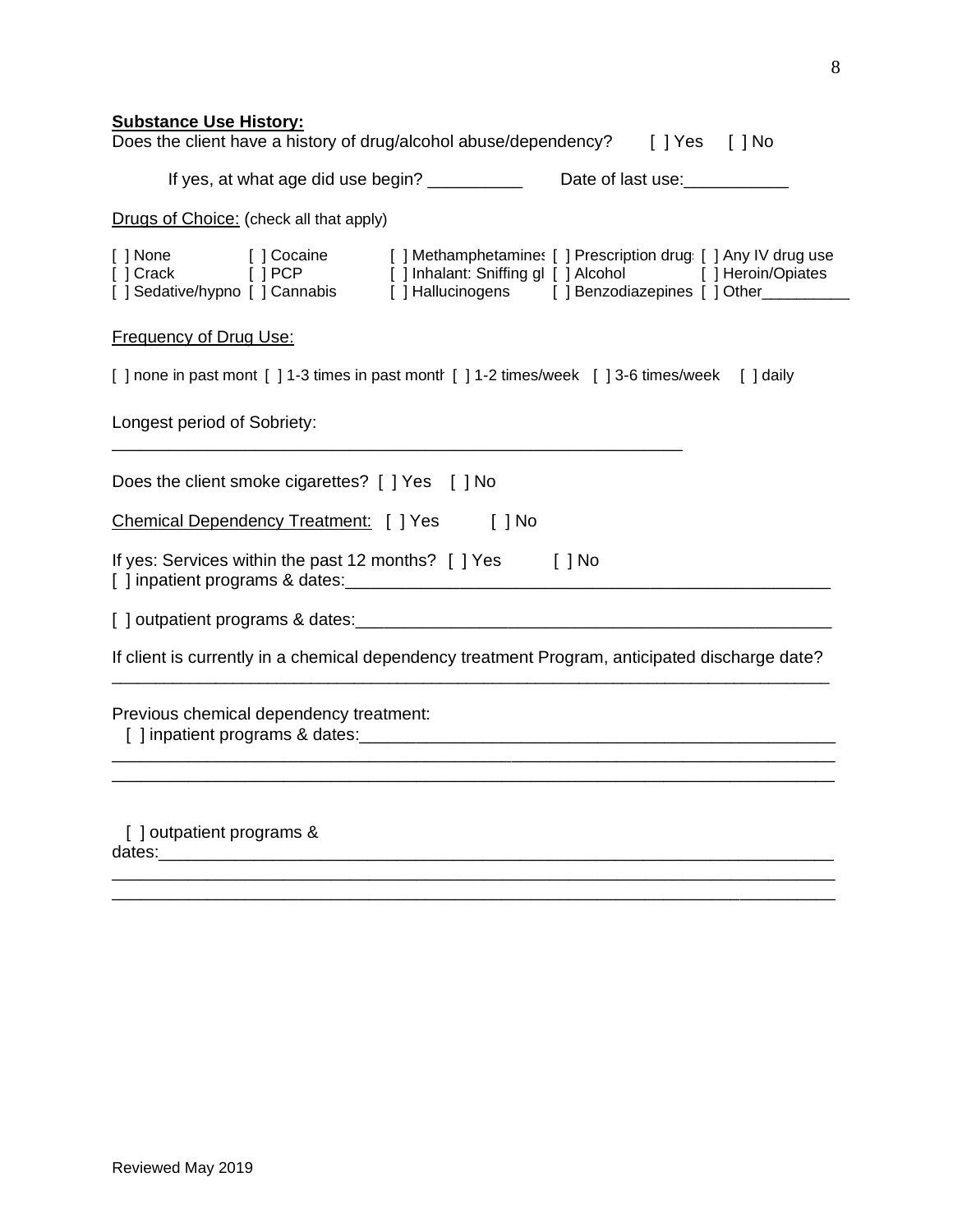## **FUNDING VERIFICATION FORM**

|                          | Case # | Currently<br>Receives<br>Y/N | Amount<br>Receives<br>$(\#)$ | Pending<br>Application<br>Submitted<br>Y/N | Unknown |
|--------------------------|--------|------------------------------|------------------------------|--------------------------------------------|---------|
| Social Security          |        |                              |                              |                                            |         |
| SSI                      |        |                              |                              |                                            |         |
| SSD                      |        |                              |                              |                                            |         |
| <b>Public Assistance</b> |        |                              |                              |                                            |         |
| Veteran's Benefits       |        |                              |                              |                                            |         |
| Medicare                 |        |                              |                              |                                            |         |
| Medicaid                 |        |                              |                              |                                            |         |
| Food Stamps              |        |                              |                              |                                            |         |
| Pension                  |        |                              |                              |                                            |         |
| Wages/Earned Income      |        |                              |                              |                                            |         |
| Unemployment             |        |                              |                              |                                            |         |
| Private Insurance        |        |                              |                              |                                            |         |
| Other 3rd Party Payer    |        |                              |                              |                                            |         |
| <b>Trust Fund</b>        |        |                              |                              |                                            |         |
| <b>Medication Grant</b>  |        |                              |                              |                                            |         |

**Court mandated expenses/debts** (i.e., alimony, child support, student loans, utility bills). **Please list all known and amounts**:\_\_\_\_\_\_\_\_\_\_\_\_\_\_\_\_\_\_\_\_\_\_\_\_\_\_\_\_\_\_\_\_\_\_\_\_\_\_\_\_\_\_\_\_\_\_\_\_\_\_\_\_\_\_\_\_\_\_\_\_\_\_\_\_\_\_\_\_

| If Rep Payee, Name: | Address:     |  |
|---------------------|--------------|--|
| Agency:             | Telephone #: |  |

\_\_\_\_\_\_\_\_\_\_\_\_\_\_\_\_\_\_\_\_\_\_\_\_\_\_\_\_\_\_\_\_\_\_\_\_\_\_\_\_\_\_\_\_\_\_\_\_\_\_\_\_\_\_\_\_\_\_\_\_\_\_\_\_\_\_\_\_\_\_\_\_\_\_\_\_